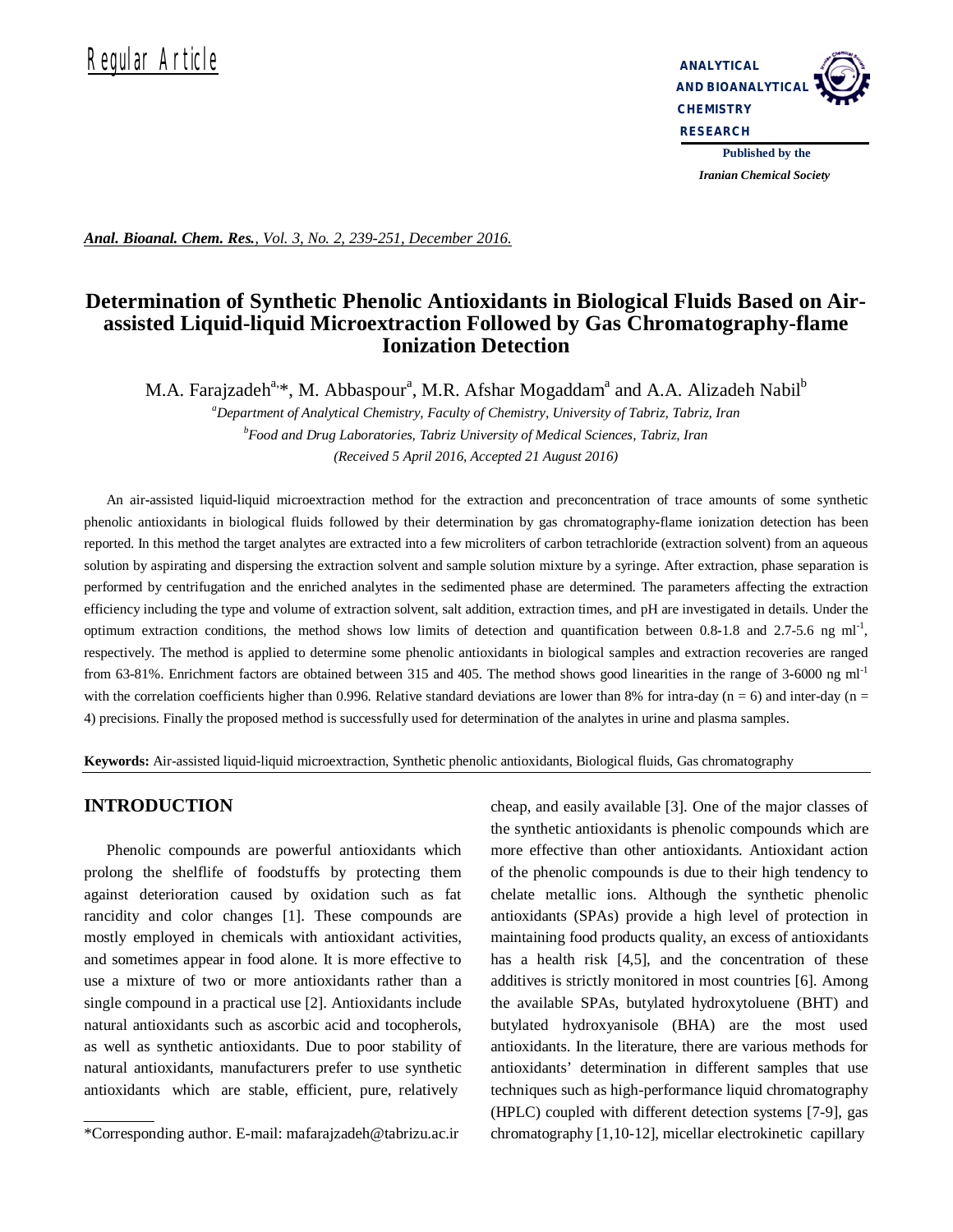chromatography [13], voltammetry [14-23], and amperometry [24]. SPAs are not completely metabolized by liver; therefore, an amount of the unchanged parts of them is excreted in biological fluids [25]. In general, BHA is rapidly absorbed from the gastrointestinal tract, metabolized and excreted in the form of metabolites in urine and/or feces. The major metabolites of BHA are the glucuronides, sulphates and free phenols, including *tert*-butylhydroquinone. The contribution of different metabolites vary in different species and also in different dose levels [26]. Absorption, distribution, metabolism and excretion of BHT have been studied in mice, rates, rabbits, chickens, monkeys, and human. Overall, these studies show that BHT is rapidly absorbed from the gastrointestinal tract. Upon absorption, BHT is distributed to the liver and body fat, while excretion takes place mainly *via* urine and feces. The metabolism of BHT is complex. It is un-known, for example, whether humans are capable of forming the quinone methids (metabolites found in rats and mice). In addition, biliary excretion seems not to be a significant in man as it is in rats, rabbits, and dogs [27]. However, there are relatively few studies on the determination of antioxidants in biological samples. Most of the methods described in literature for the quantitative analysis of antioxidants or antioxidant mixtures have been developed for their analysis in foodstuffs and food packaging [28]. In these cases, liquid chromatography with ultraviolet detection (LC-UV) is the most common determination technique after extraction of the analytes by liquid-liquid extraction (LLE) or solid-phase extraction (SPE). However, these methods are not applicable for trace analysis of the target analytes in biological samples. Biological samples are characterized by their complexity and the low concentration of the target analytes, which make difficult their direct analysis [29]. In order to overcome these drawbacks, many efforts have been done towards the designing efficient extraction procedures that permit the isolation and preconcentration of the analytes before their analysis. Therefore, much efforts have been made to develop simple, highly sensitive, and environmentally friendly sample preparation methods that consume low volumes of samples and reagents, such as solid**-**phase microextraction (SPME) [30,31] and liquid**-**phase microextraction (LPME) [32,33]. SPME is based on partitioning the analytes between the

sample matrix and a fused**-**silica fiber coated with an extractive phase. Despite simplicity of the method, most commercial extractive fibers used in SPME are relatively expensive, fragile, and have a limited lifetime. Furthermore, sample carry**-**over is also a problem [34,35]. LPME as a solvent**-**minimized sample preparation procedure is inexpensive, and only several microliters of an extracting solvent are used. In 2006, Assadi and coworkers introduced a novel LPME technique as an efficient and powerful preconcentration method for the analysis of polycyclic aromatic hydrocarbons which was termed dispersive liquidliquid microextraction (DLLME) [36]. In this method dispersion an extraction solvent into an aqueous solution having the analytes is performed with the aid of a disperser solvent. The dispersive solvent is miscible with both extraction solvent and water. Analytes are enriched in the dispersed fine droplets of the extraction solvent, which is then separated by centrifugation. The advantages of DLLME method are short extraction time, low cost, simplicity of operation, relatively high extraction recoveries, and high enrichment factors [37**-**41]. Like other methods, DLLME also has its own drawbacks. As mentioned above, in the conventional DLLME the extraction solvent is dispersed into the aqueous sample solution using a disperser solvent. The use of relatively larger volumes of a disperser solvent is the most significant drawback of DLLME, because it causes a partial dissolution of the target analytes in the aqueous sample. In order to eliminate above mentioned drawback, some techniques such as ultrasound-assisted dispersive liquid-liquid microextraction (USADLLME) [42,43], vortex-assisted liquidliquid microextraction (VALLME) [44,45], and air-assisted liquid-liquid microextraction (AALLME) [46-48] have been developed in which no disperser solvent is used. In AALLME, a few microliters of an extraction solvent is transferred into an aqueous sample solution and then the mixture is repeatedly aspirated into a glass syringe and expelled to a conical test tube. Fine droplets of the extraction solvent are formed by this action and the solution becomes turbid. After centrifuging the cloudy solution, the extractant is settled down in the bottom of the centrifuge tube and used for the further analysis. This method has been proved to be simple, rapid, efficient, and environmentally friendly.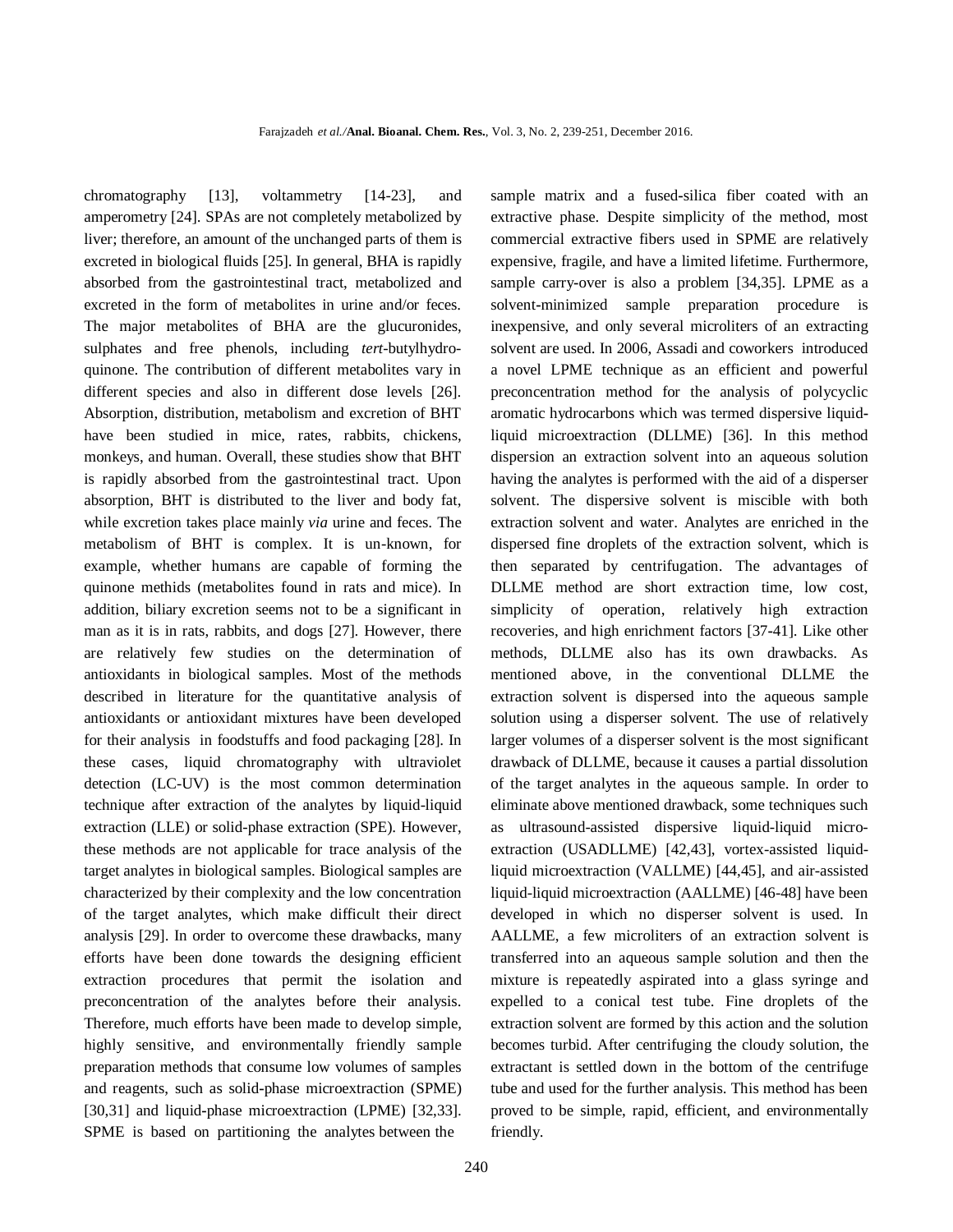The aim of this study is to develop an AALLME method for the extraction and preconcentration of the most used SPAs, *e.g.* BHT and BHA, from biological fluids. Along with these antioxidants methyl *tert***-**butyl phenol (MTBP) is also monitored. MTBP is used as an intermediate for preparation of both target antioxidants and may exist as an impurity in BHT and BHA. Based on our knowledge, no LPME method has been reported previously on the extraction of BHT and BHA from biological samples. Some experimental parameters, including the type of extraction solvent and its volume, salt addition, extraction times, and pH are studied and optimized. The analytical performance and application of the proposed method in real samples are explored.

#### **EXPERIMENTAL**

#### **Chemicals and Materials**

All used analytes (BHT, BHA and MTBP) were purchased from Sigma**-**Aldrich (St. Louis, Mo, USA). The tested extraction solvents were obtained from the following supplies: carbon tetrachloride, 1,2-dichloroethane (1,2- DCE), and 1,1,1-trichloroethane (1,1,1-TCE) were from Merck (Darmstadt, Germany), and 1,1,2,2-tetrachloroethane (1,1,2,2-TCE) was from Janssen Chimica (Beerse, Belgium). HPLC-grade methanol, sodium chloride, hydrochloric acid, and sodium hydroxide were purchased from Merck. Deionized water (Ghazi Company, Tabriz, Iran) was used for the preparation of aqueous solutions.

#### **Standard Solutions and Samples**

The individual stock solutions were prepared by dissolving an appropriate amount of each analyte in methanol (1000 mg  $I<sup>-1</sup>$ ). Working standard solutions were prepared daily by appropriate diluting the stock solutions with deionized water. Another standard solution was prepared in carbon tetrachloride at a concentration of 250 mg  $I<sup>-1</sup>$  (each analyte) to quality control of the separation system This solution was injected into the separation system (there times in a day) and the obtained peak areas were used in the calculation of enrichment factors and extraction recoveries. Plasma samples were obtained from the Iranian Blood Transfusion Organization (Tabriz, Iran). Due to high

protein contents of the plasma samples, some pretreatments were required to eliminate them. For this purpose, 1 ml plasma sample was mixed with 2 ml methanol to precipitate proteins and the obtained solution was centrifuged for 5 min at 6000 rpm. Then, 1 ml of the supernatant phase was removed and diluted at a ratio of 1:4 with deionized water. Two distinct human urine samples were obtained from the volunteers in our laboratory (Tabriz University, Tabriz, Iran). The urine samples were diluted at a ratio of 1:2 with deionized water before their analysis.

#### **Instrumentation**

Chromatographic analysis of the selected analytes was performed on a gas chromatograph (GC-2014, Shimadzu, Japan) equipped with a splitless/split injector and a flame ionization detector (FID). Helium (99.999%, Gulf Cryo, United Arabic Emirates) was used as the carrier gas at a constant linear velocity of 30 cm  $s^{-1}$  and make up gas (40 ml min<sup>-1</sup>). Injections were carried out in a splitless mode with a sampling time of 1 min. The analytes were separated on an SP-2380 fused silica capillary column (90% biscyanopropyl, 10% cyanopropylphenyl siloxane) (60 m  $\times$  0.25 mm i.d., and film thickness of 0.2 µm) (Supelco, Bellefonte, USA), with the following oven temperature programming: initial temperature 80 °C (held 3 min), and then was raised to 240 °C at a rate of 12 °C min<sup>-1</sup>, and held at 240 °C for 2 min. The temperature of detector and injection port was set at 260 °C. For FID, hydrogen gas was generated with a hydrogen generator (OPGU-1500S, Shimadzu, Japan) at a flow rate of 40 ml min<sup>-1</sup>. The flow rate of air for FID was 300 ml min-1 . Gas chromatography-mass spectrometry (GC-MS) analysis was carried out on an Agilent 7890A gas chromatograph equipped with a 5975C mass-selective detector (Agilent Technologies, CA, USA). The separation was carried out on an HP-5 MS capillary column (30 m  $\times$  $0.25$  mm i.d., and film thickness of  $0.25 \mu m$ ) (Hewlett-Packard, Santa Clara, USA). Helium was used as the carrier gas at a flow rate of 1.0 ml min<sup>-1</sup>. The oven temperature programming was the same as used in GC-FID analysis mentioned above. A Hettich centrifuge, model D-7200 (Germany) was used for accelerating phase separation. pH measurements were performed with a Metrohm pH meter model 654 (Herisau, Switzerland).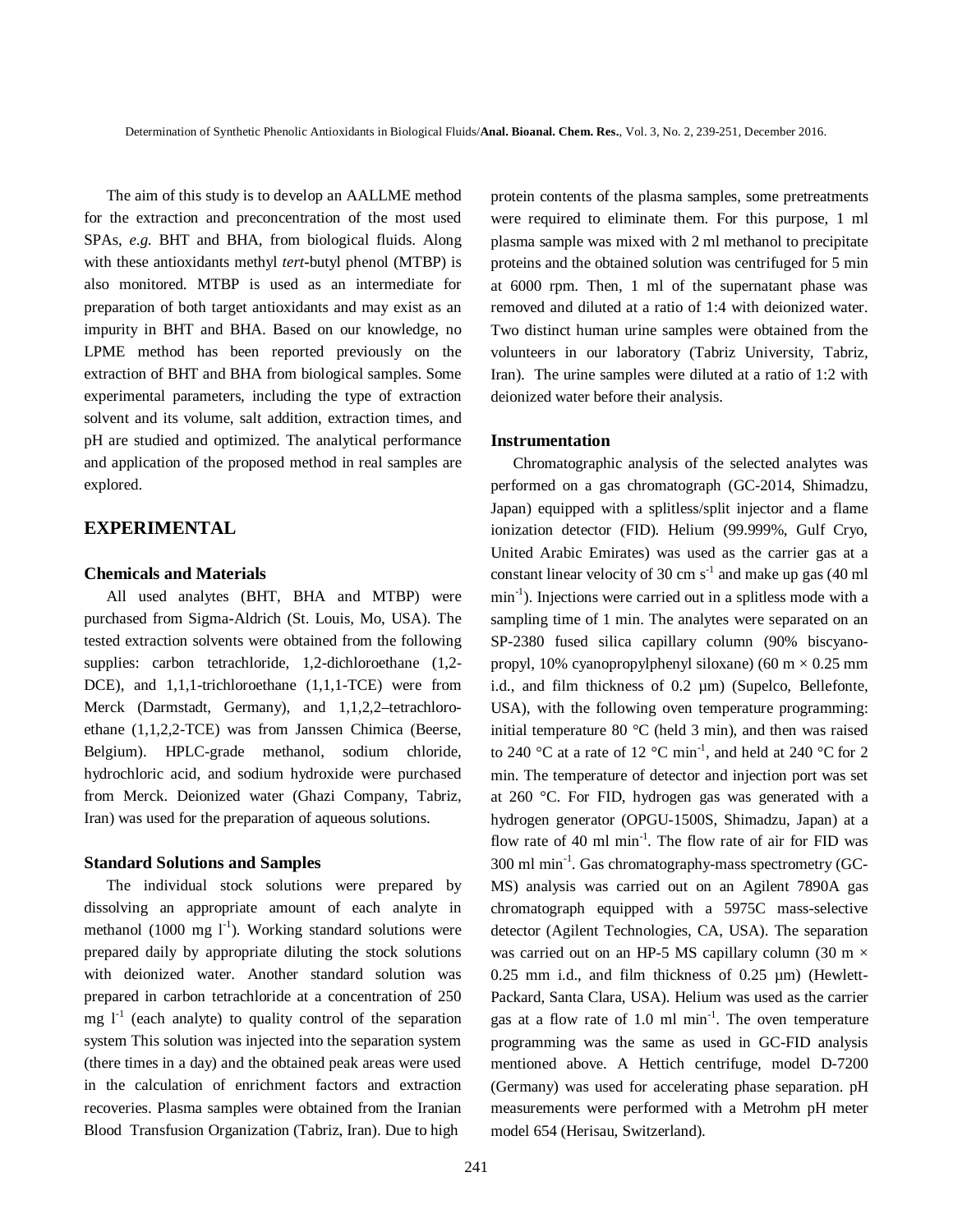#### **AALLME Procedure**

Five ml deionized water spiked with 1 mg  $l^{-1}$  of each analyte or diluted plasma and urine samples (*see section 2.2*) was placed into a 10-ml glass test tube with conical bottom. Carbon tetrachloride (32 µl) as an extraction solvent was added to the tube and then the mixture was repeatedly aspirated into a 5**-**ml glass syringe and then expelled into the tube. The procedure was repeated for 4 times. Then the mixture was centrifuged at 4000 rpm for 6 min and the fine droplets of the extractant were settled down in the bottom of the tube (10  $\pm$  1 µl). Finally, 1 µl of the extractant was injected into the separation system for analysis.

# **Calculation of Enrichment Factor and Extraction Recovery**

The enrichment factor (EF) is defined as the ratio between the analyte concentration in the sedimented phase  $(C_{\text{sed}})$  and the initial concentration of analyte  $(C_0)$  in the sample.

$$
EF = \frac{C_{\text{sed}}}{C_0} \tag{1}
$$

Csed is obtained from a calibration graph plotted by direct injection of the standard solutions of the analytes prepared in the extraction solvent. Extraction recovery (ER) is defined as the percentage of the total analyte amount  $(n_0)$ which is extracted into the sedimented phase  $(n_{\text{sed}})$ .

$$
ER = \frac{n_{sed}}{n_0} \times 100 = \frac{C_{sed} \times V_{sed}}{C_0 \times V_{aq}} \times 100 = EF \times \frac{V_{sed}}{V_{aq}} \times 100
$$
 (2)

where  $V_{\text{sed}}$  and  $V_{\text{aq}}$  are the volumes of the sedimented phase and sample solution, respectively.

#### **RESULTS AND DISCUSSION**

To obtain the high extraction efficiency, effect of various factors, such as type and volume of extraction solvent, number of extraction cycles, pH, and ionic strength, was investigated systematically. The experiments were performed by variation of one parameter at a time while the rest of the parameters were kept fixed.

#### **Selection of Extraction Solvent**

Selecting an appropriate extraction solvent is critical in all extractive methods to achieve high extraction efficiency. In this study four organic solvents including: 1,1,2,2-TCE, carbon tetrachloride, 1,1,1-TCE and 1,2-DCE were chosen. To achieve a same volume of the sedimented organic phase  $(10 \pm 1 \text{ µ})$  after performing the extraction method, 65 \,ul of 1,2-DCE, 42 µl of 1,1,2,2-TCE, 38 µl of 1,1,1-TCE and 32 µl of carbon tetrachloride were used for extraction of the analytes from 5 ml deionized water spiked with 1 mg  $1^{-1}$  of each analyte. The obtained results are shown in Fig. 1. The results show that among the examined solvents, carbon tetrachloride has the highest analytical signals for all analytes with the lowest consumption of the organic solvent. Therefore, carbon tetrachloride was selected as an optimum extraction solvent for the further experiments.

#### **Extraction Solvent Volume**

In each microextraction procedure, volume of extraction solvent is another crucial parameter with a significant effect on the extraction efficiencies and analytical signals. Although volume of the extraction solvent is taken as small as possible to reach the higher EFs and the low toxicity for environment, it should be enough to extract the analytes as much as possible and to ensure that the sufficient sedimented phase volume is collected for the further chromatographic analysis. To investigate the effect of extraction solvent volume on the performance of the presented AALLME procedure, experiments involving different volumes of carbon tetrachloride (32, 40, 50 and 60 µl) were performed. The results in Fig. 2 indicate that the analytical signals decrease gradually by increasing extraction solvent volume in the range examined. However, volume of the sedimented phase at the bottom of the tube also increases from 10 to 36 µl by increasing volume of the extraction solvent from 32 to 60 µl. Dilution effect of the target analytes on the sedimented phase in high volumes of the extraction solvent is the reason for decreasing analytical signals. The volumes less than 32 µl were not tested due to the low volume or lack of the sedimented phase. Thereby, the further experiments were carried out with 32 µl of the extraction solvent.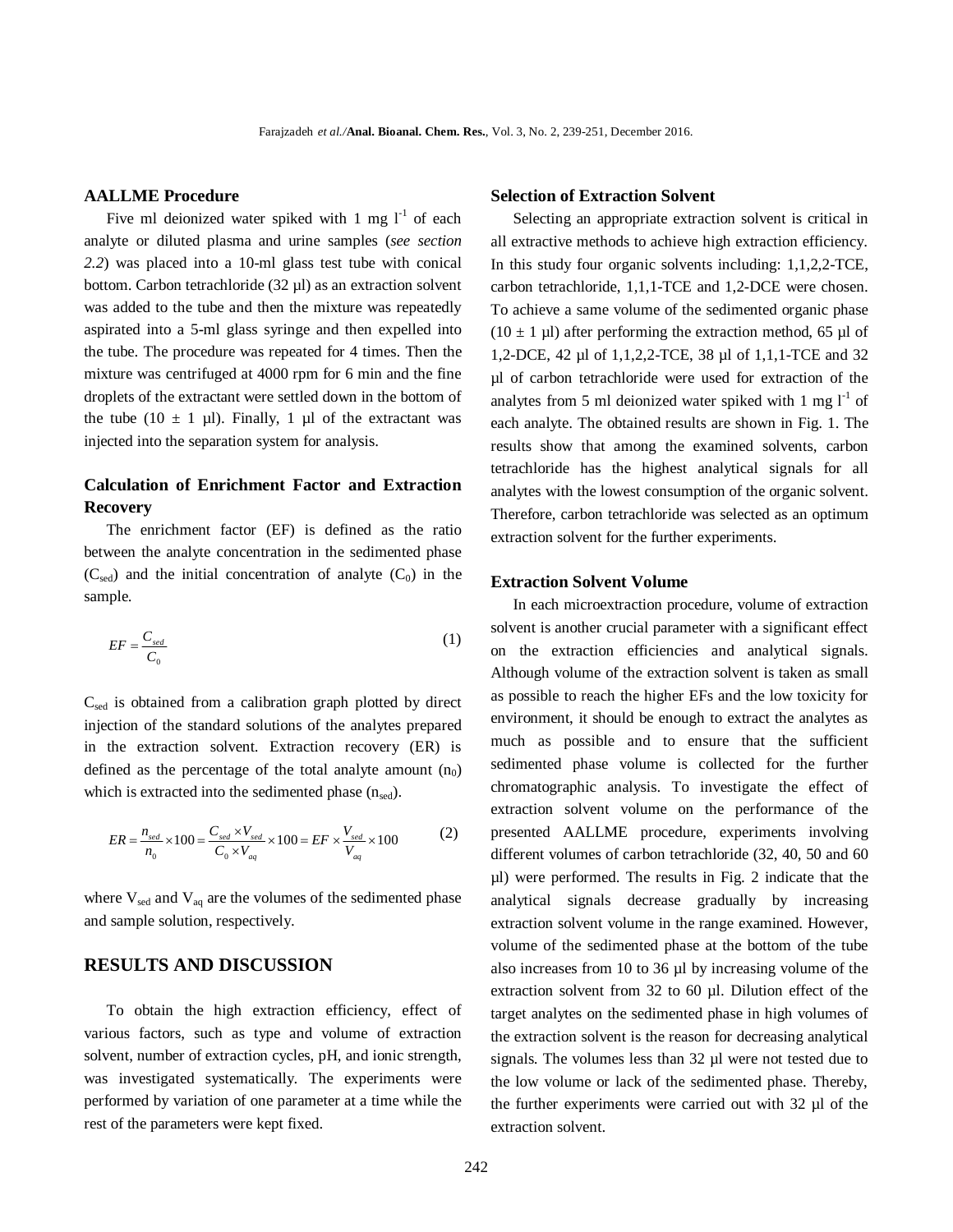

**Fig. 1.** Selecting extraction solvent type. Extraction conditions: sample, 5 ml deionized water spiked with the analytes  $(1 \text{ mg } l^{-1})$ , each analyte); extraction solvent, 1,1,1-TCE  $(38 \mu l)$ , 1,1,2,2-TCE  $(42 \mu l)$ , carbon tetrachloride (32 µl), and 1,2-DCE (65 µl); extraction cycle numbers, 6 times; centrifuge rate, 4000 rpm; and centrifuge time, 5 min. The error bars indicate standard deviations of three repeated determinations.



**Fig. 2.** Optimization of extraction solvent volume. Extraction conditions: extraction solvent, carbon tetrachloride. Other conditions are the same as used in Fig. 1. The error bars indicate standard deviations of three repeated determinations.

#### **Effect of Salt Addition**

Salting out effect has been widely used in LPME methods. Addition of a salt to the sample solution can increase ionic strength of the aqueous phase, leading to

reducing the solubility of the analytes in the sample solution. On the other hand, the presence of a salt increases viscosity of the aqueous phase which affects mass transfer rate of the analytes into the aqueous phase. This can lead to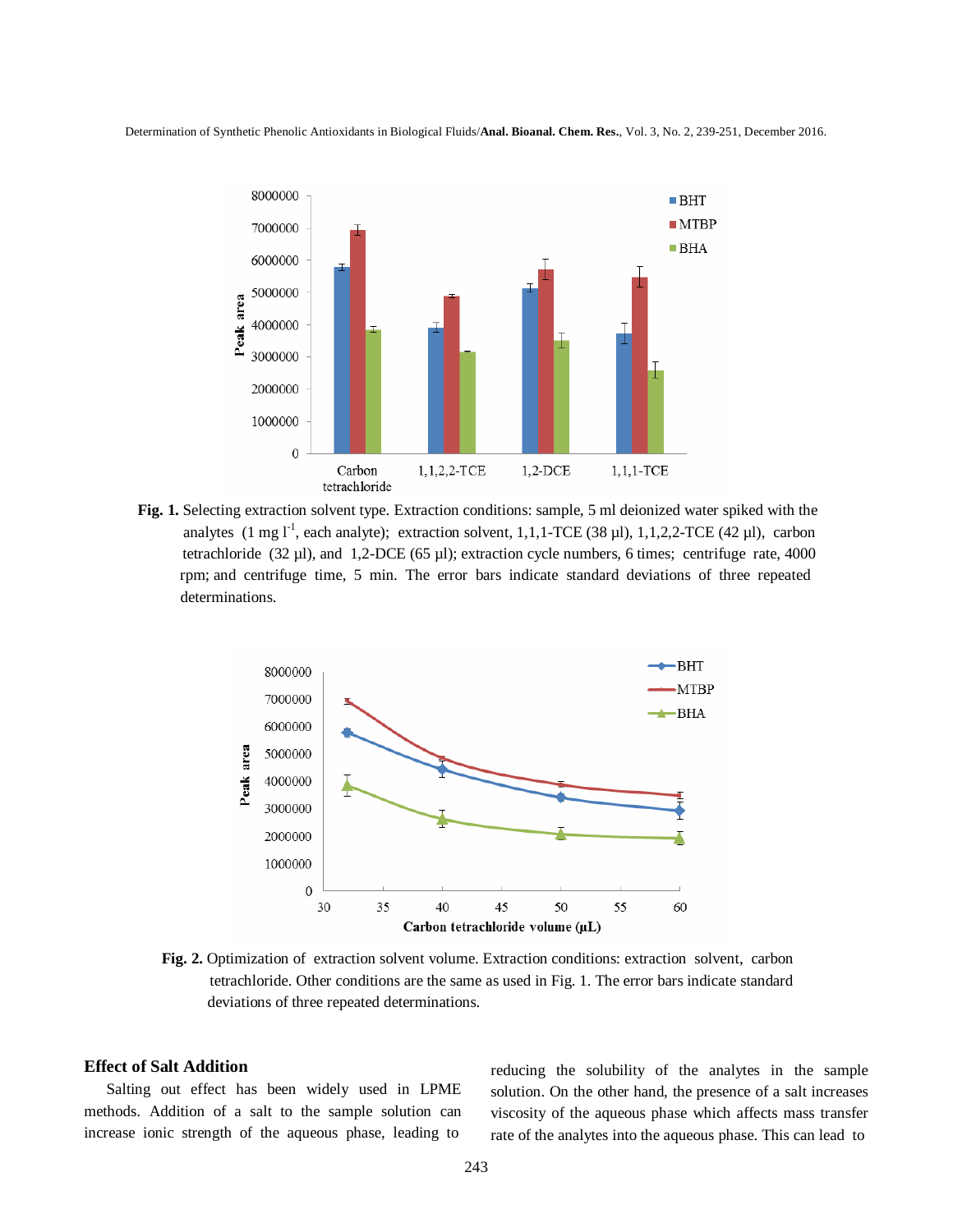reducing extraction efficiency. In this work, the effect of salt addition on the performance of the extraction procedure is investigated by adding different concentrations of NaCl (0-15%, *w/v*) into the aqueous phase whereas the other experimental conditions were kept constant. The experiments were performed using different volumes of the extraction solvent to achieve 10 µl of the sedimented phase volume (32, 29, 26, 21 and 17 µl for 0, 2.5, 5.0, 10 and 15 %, *w/v*, NaCl, respectively). Plots of analytical signals (peak areas) *vs.* NaCl concentration showed that the addition of salt had no significant effect on the analytical signals (data not shown here). Considering the experimental results, the subsequent works were performed in the absent of NaCl.

#### **Study of Extraction Cycles Number**

In an AALLME method, formation of the fine droplets of an extraction solvent dispersed into an aqueous phase is performed by repeatedly aspirating/dispensing of the extraction solvent and sample solution using a glass syringe. Through this action, the contact area of the phases and mass transfer rate of the analytes between aqueous and extracting phases are increased during cycles. These cycles are defined as the extraction cycle number in AALLME. It is expected that with increasing the extraction cycles, ERs and EFs are increased and then remained constant. Therefore, to obtain the high extraction efficiency at the least time, this parameter should be in the optimum level. To reach the optimum state, the extraction cycles were investigated in the range of 1-6 times. The results in Fig. 3 show that analytical signals increase with increasing the extraction cycles to 4 and then remain constant. Consequently, 4 cycles of extraction were selected for the following studies. It is noted that in high extraction cycle numbers vaporization of the extraction solvent would be significant.

#### **Effect of pH**

Sample pH value is a key factor in most sample pretreatment techniques, which determines the present form of the analytes (protonated, neutral or ionized) and hence affects extraction efficiency. Neutral forms of the analytes are often extracted into an organic solvent. With respect to acidic property of the analytes, to ensure the efficient extraction, pH of sample solution must be adjusted at pH < pk<sup>a</sup> of the analytes to prevent their ionization. In this work,

pH study was carried out in the range of 2-12 (Fig. 4). The obtained results show that the peak areas remain constant in the studied range, except for BHA that its analytical signal decreases at pH >10, due to the ionization of BHA at those pHs. These results can be confirmed by  $pK_a$  values of the target analytes (12.75 for BHT, 11.72 for MTBP, and 10.75 for BHA). It should be noted that the pH of all samples used in this study was less than 10; therefore no attempt was made to adjust pH in the following studies.

#### **Optimization of other Parameters**

Centrifugation is a critical step to obtain two distinguishable phases, so it affects size of the settled phase and concentration of the analytes in the extracting phase. The centrifugation time was checked in the range of 3-10 min at a constant centrifugation rate of 4000 rpm. The results indicated that the peak areas of the analytes are increased as the centrifugation time increases up 6 min, and then remains constant after 6 min. To optimize centrifugation speed, some experiments were carried out in the range of 1000-5000 rpm at a constant centrifugation time of 6 min. The obtained extraction efficiencies according to chromatographic peak areas as a function of centrifugation speed revealed that the extraction efficiencies are increased with increasing centrifuging speed and reach to a plateau after 4000 rpm. Consequently, 4000 rpm and 6 min were selected as centrifugation rate and time, respectively, for the subsequent experiments. Stability of the analytes is another parameter which was studied. It was assessed by triplicate analyzing of the quality control samples exposed to different storage conditions including room temperature ( $25 \pm 2$  °C) for 12 h and three freeze-thaw (-20 to 25 °C) cycles. No significant degradation of the studied analytes was observed under various storage conditions.

#### **Analytical Performance**

Quantitative characteristics of the proposed method were obtained under the optimized experimental conditions. Analytical performance of the presented method was evaluated by obtaining some quantitative parameters including limit of detection (LOD), limit of quantification (LOQ), linear range (LR) of the calibration graphs, correlation coefficient (r), relative standard deviation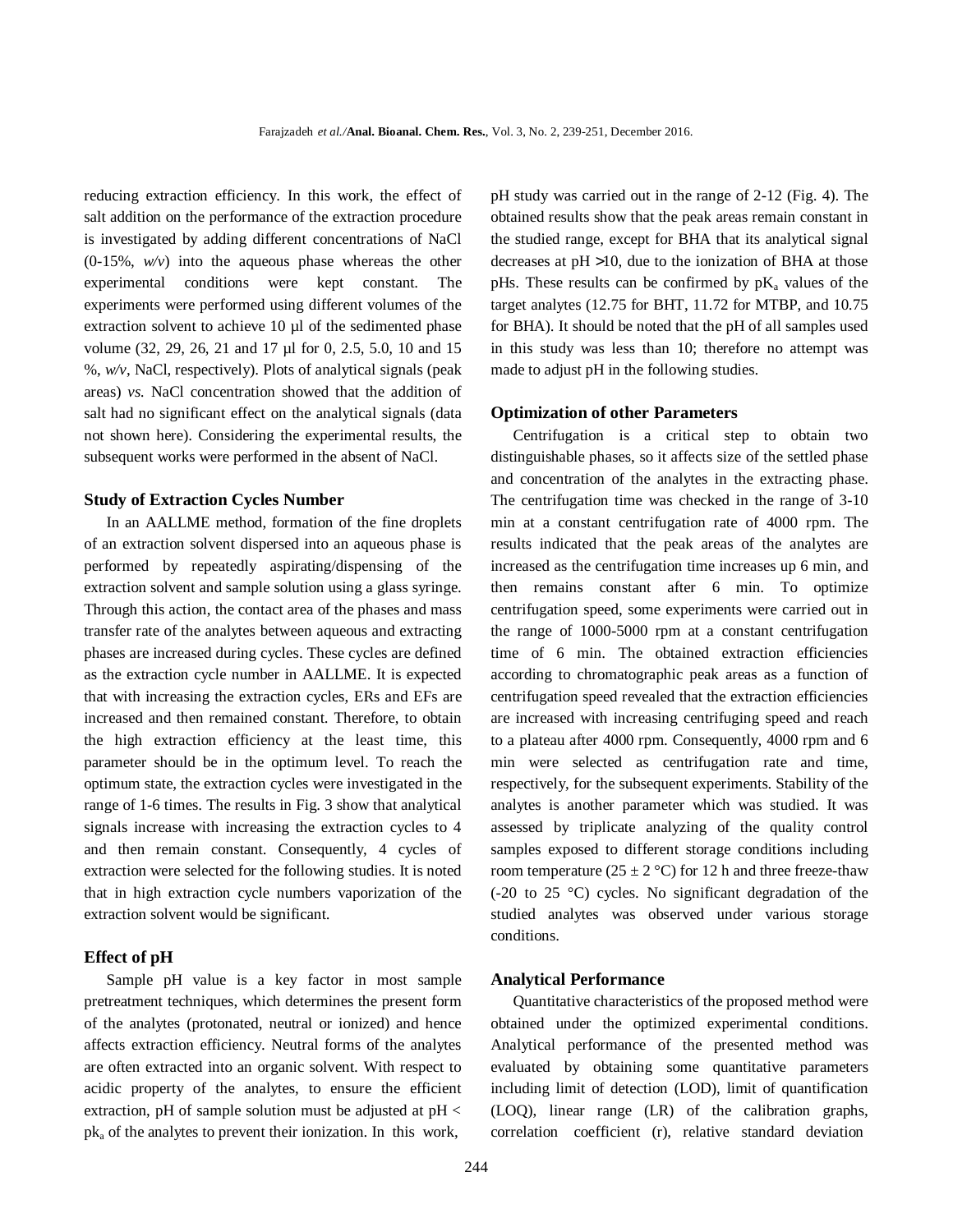

**Fig. 3.** Optimization of the number of extraction cycles. Extraction conditions: the same as used in Fig. 2, except 32 µl carbon tetrachloride was used as the extraction solvent. The error bars indicate standard deviations of three repeated determinations.



**Fig. 4.** Selection of solution pH. Extraction conditions: the same as used in Fig. 3, except extraction numbers which is 4. The error bars indicate standard deviations of three repeated determinations.

(RSD), EF and ER. The data are summarized in Table 1. Linearity of the method was evaluated using a series of standard solution with seven different concentrations extracted by the developed method. Good linearities with correlation coefficients ranging from 0.996-0.999 were obtained for all analytes. The LODs, based on signal-to noise ratio (S/N) of 3, ranged from 0.8 to 1.8 ng ml<sup>-1</sup>, and

the LOQs, based on signal-to-noise ratio (S/N) of 10, ranged from 2.7-5.6 ng  $ml^{-1}$  which are completely low. Intra-day (n  $= 6$ ) and inter-day (n  $= 4$ ) precision studies were carried out by analyzing the standard solution of 50 ng  $ml^{-1}$  of each analyte. The results (expressed as RSD%) ranged from 3.7- 7.1% and 4.1-8.0%, respectively. The EFs and ERs for the selected analytes were in the ranges 315-405 and 63-81%,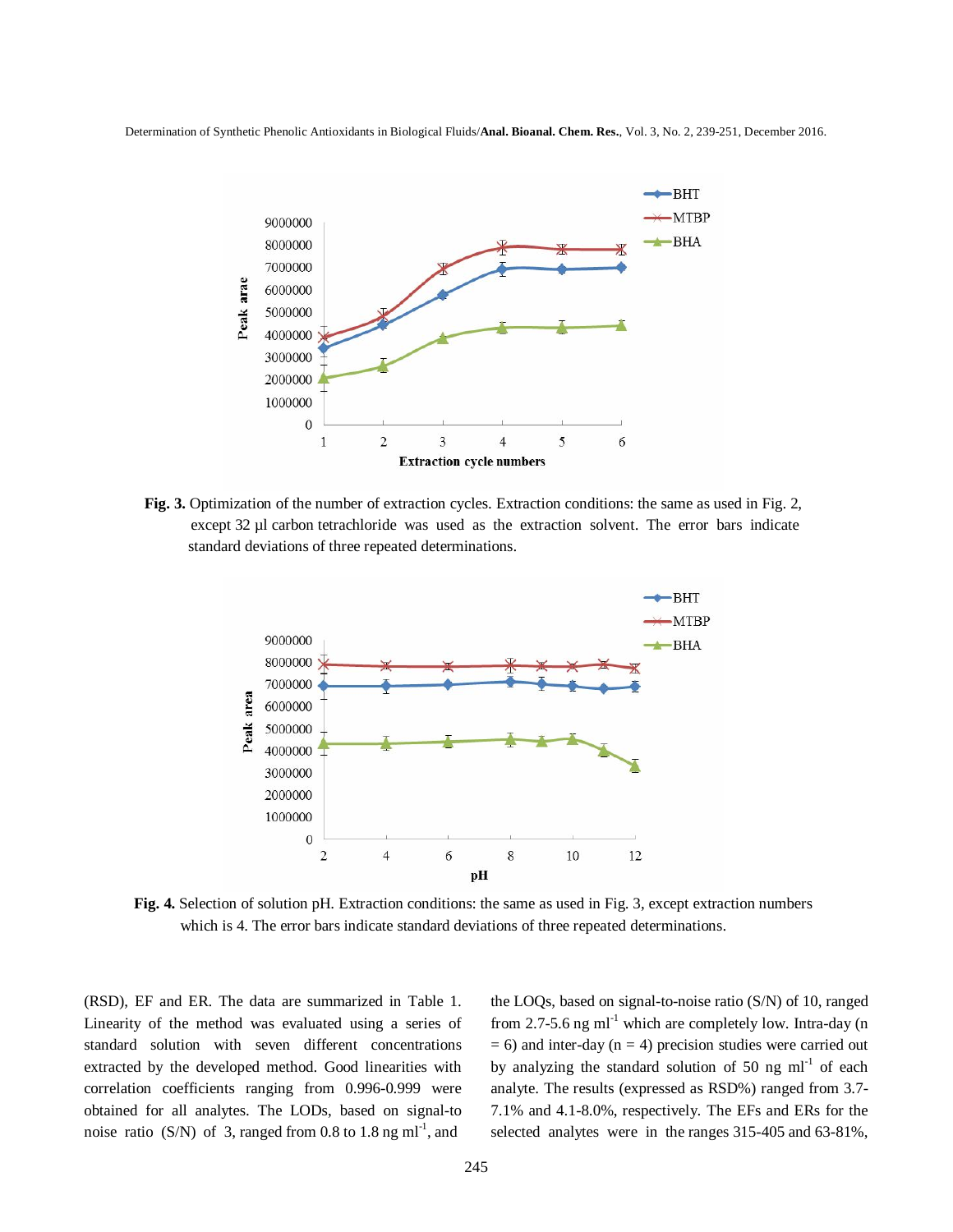| Analyte     |     | $LODa$ $LOQb$ | LR <sup>c</sup> | r <sup>d</sup> | $RSD(\%)^e$ |            | $EF \pm SD^f$ | $ER \pm SD^g$ |
|-------------|-----|---------------|-----------------|----------------|-------------|------------|---------------|---------------|
|             |     |               |                 |                | Intra-day   | Intra-days |               |               |
|             |     |               |                 |                | $(n = 6)$   | $(n = 4)$  |               |               |
| <b>BHT</b>  | 0.8 | 2.7           | $3 - 6000$      | 0.998          | 3.7         | 4.5        | $405 \pm 10$  | $81 \pm 2$    |
| <b>MTBP</b> | 1.2 | 3.4           | $3 - 6000$      | 0.999          | 7.1         | 8.0        | $370 \pm 15$  | $74 \pm 3$    |
| <b>BHA</b>  | 1.8 | 5.6           | 6-6000          | 0.996          | 3.9         | 4.1        | $315 \pm 10$  | $63 \pm 2$    |

 **Table 1.** Quantitative Features of the Proposed AALLME Method Followed by GC-FID Determination

<sup>a</sup>Limit of detection (S/N = 3) (ng ml<sup>-1</sup>). <sup>b</sup>Limit of quantification (S/N = 10) (ng ml<sup>-1</sup>). <sup>c</sup>Linear range (ng ml<sup>-1</sup>). <sup>d</sup>Correlation coefficient. <sup>e</sup>Relative standard deviation (C = 50 ng ml<sup>-1</sup>). <sup>f</sup>Enrichment factor  $\pm$  standard deviation (n = 3). <sup>g</sup>Extraction recovery  $\pm$  standard deviation (n = 3).



Fig. 5. GC-FID chromatograms of: (a) urine, (b) the urine spiked with 50 ng ml<sup>-1</sup> of each analyte, (c) plasma, (d) the plasma spiked with 50 ng ml<sup>-1</sup> of each analyte, and (e) standard solution (100 mg l<sup>-1</sup> of each analyte) prepared in carbon tetrachloride. Chromatogram (e) was obtained by direct injection whereas in the cases of other chromatograms the proposed AALLME method was carried out on the samples and 1 µl of the sedimented phase was injected into the separation system.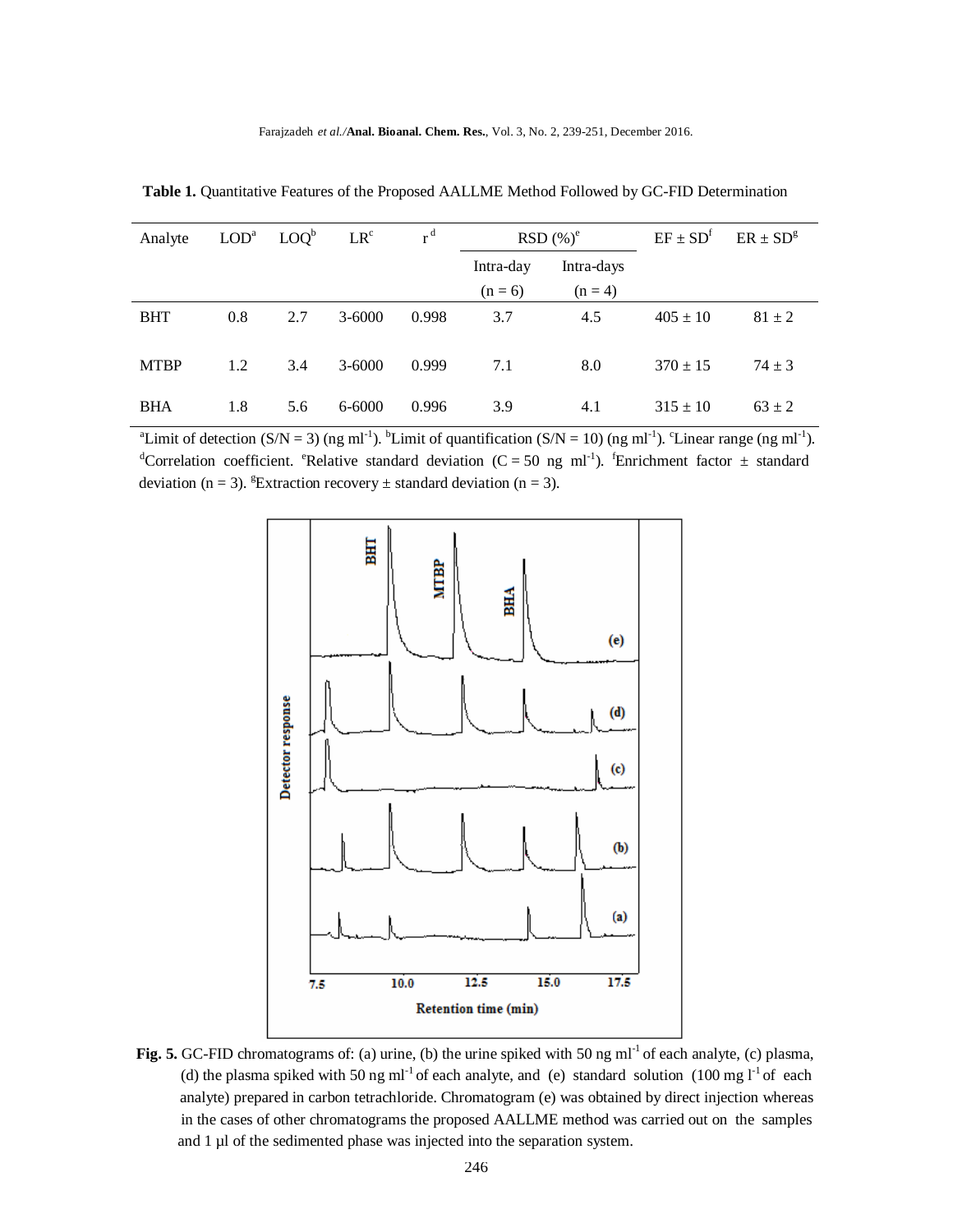

**Fig. 6.** (A) GC**-**total ion current (TIC) **–**MS chromatogram of urine sample, (B) mass spectrum of BHA and scan 1711 (retention time 15.05 min), and (C) mass spectrum of BHT and scan 1778 (retention time 15.95 min).

**Table 2.** Concentrations of BHT, MTBP and BHA (ng ml<sup>-1</sup>) in Human Urine and Plasma after Performing the Developed Method on them

| Analyte     | Urine 1            | Urine 2    | Plasma 1        | Plasma 2 |
|-------------|--------------------|------------|-----------------|----------|
|             |                    |            |                 |          |
| <b>BHT</b>  | $74 \pm 6^{\circ}$ | $36 \pm 3$ | ND <sup>b</sup> | ND       |
| <b>MTBP</b> | ND.                | ND.        | ND.             | ND       |
| <b>BHA</b>  | $106 \pm 4$        | $79 \pm 3$ | ND.             | ND       |

<sup>a</sup>Mean concentration  $\pm$  standard deviation (n = 3). <sup>b</sup>Not detected.

respectively. It is noted that based on the dilution factors for plasma and urine samples, the following EFs are obtained in those samples: in plasma, 27, 25 and 21; and in urine 202, 185 and 158 for BHT, MTBP and BHA, respectively. High EFs and ERs, low LODs and LOQs, and good repeatability are the main advantages of the presented method.

#### **Samples Analysis**

To assess performance of the proposed method,

extraction and determination of the target analytes in different plasma and urine samples were carried out under the optimum experimental conditions established above. Figure 5 shows the typical GC-FID chromatograms of two plasma and two urine samples before and after spiking with  $50$  ng ml<sup>-1</sup> of each phenolic compound studied. Considering the chromatograms, there are some suspected peaks eluted in the retention times belong to BHT and BHA in urine samples. To identify these compounds, the urine samples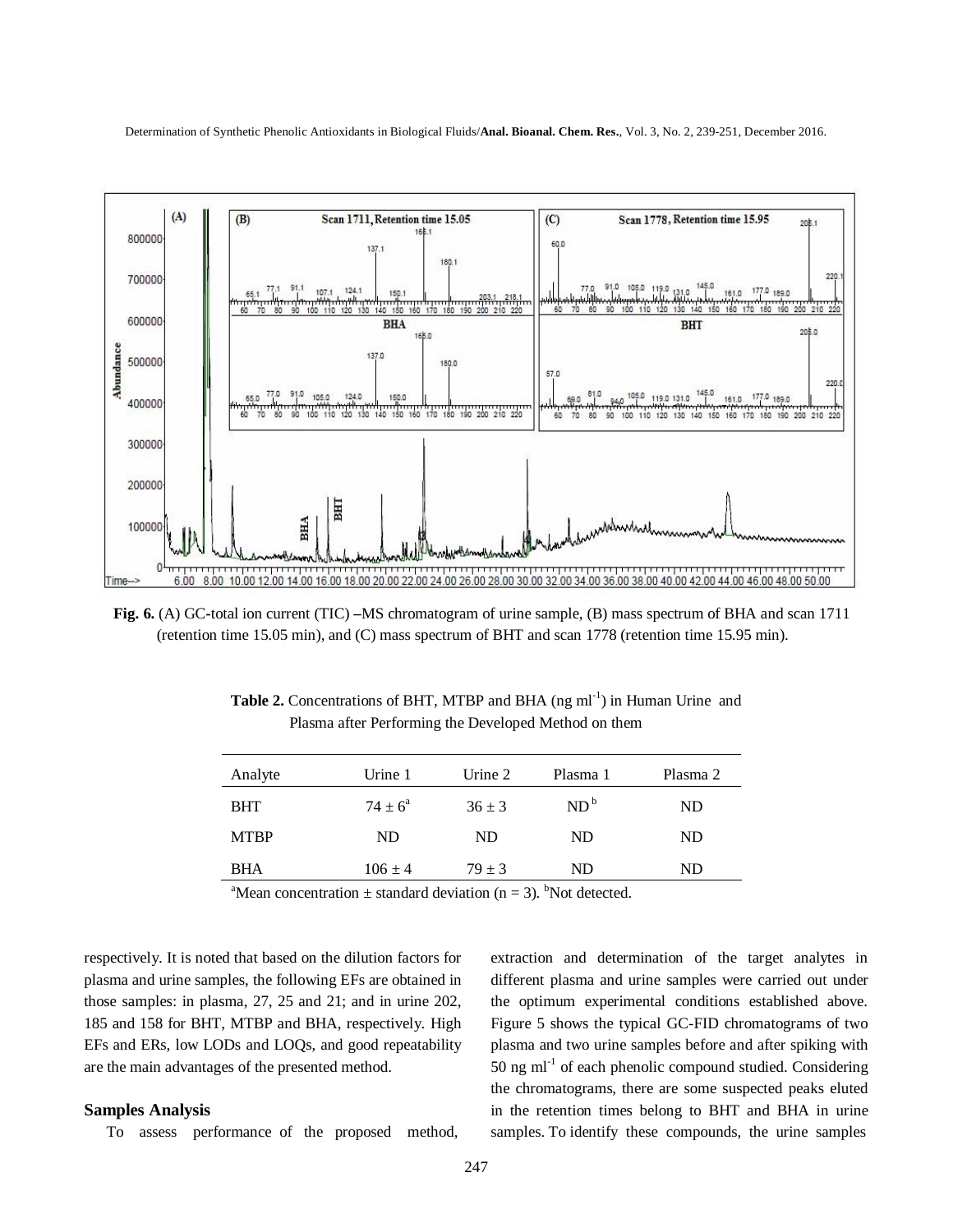| <b>Table 3.</b> Relative Recoveries Obtained by the Developed Method in Human Plasma and Urine |
|------------------------------------------------------------------------------------------------|
| Samples Spiked at Different Concentrations Compared to De-ionized Water Spiked at the          |
| same Concentrations                                                                            |

|             | Standard deviation ( $n = 3$ ) $\pm$ (%) Mean recovery                                    |             |             |             |  |  |  |
|-------------|-------------------------------------------------------------------------------------------|-------------|-------------|-------------|--|--|--|
| Analyte     | Urine 1                                                                                   | Urine 2     | Plasma 1    | Plasma 2    |  |  |  |
|             | All samples were spiked with each analyte at a concentration of $100 \text{ ng ml}^{-1}$  |             |             |             |  |  |  |
| <b>BHT</b>  | $107 \pm 4$                                                                               | $106 \pm 1$ | $99 \pm 1$  | $98 \pm 1$  |  |  |  |
| <b>MTBP</b> | $94 \pm 4$                                                                                | $93 \pm 1$  | $111 \pm 3$ | $95 \pm 2$  |  |  |  |
| <b>BHA</b>  | $109 \pm 1$                                                                               | $106 \pm 2$ | $106 \pm 2$ | $102 \pm 4$ |  |  |  |
|             | All samples were spiked with each analyte at a concentration of $250$ ng ml <sup>-1</sup> |             |             |             |  |  |  |
| <b>BHT</b>  | $104 \pm 2$                                                                               | $105 \pm 1$ | $97 \pm 1$  | $91 \pm 4$  |  |  |  |
| <b>MTBP</b> | $94 \pm 1$                                                                                | $89 \pm 2$  | $93 \pm 3$  | $96 \pm 3$  |  |  |  |
| <b>BHA</b>  | $102 \pm 1$                                                                               | $108 \pm 3$ | $95 \pm 5$  | $95 \pm 2$  |  |  |  |
|             | All samples were spiked with each analyte at a concentration of 500 ng $mL^{-1}$          |             |             |             |  |  |  |
| <b>BHT</b>  | $106 \pm 5$                                                                               | $103 \pm 1$ | $102 \pm 5$ | $91 \pm 1$  |  |  |  |
| <b>MTBP</b> | $97 \pm 2$                                                                                | $88 \pm 2$  | $91 \pm 3$  | $96 \pm 4$  |  |  |  |
| <b>BHA</b>  | $108 \pm 4$                                                                               | $106 \pm 4$ | $92 \pm 1$  | $92 \pm 2$  |  |  |  |

were injected into GC-MS after performing the proposed microextraction/preconcentration method (Fig. 6). The presence of BHT and BHA in the urine samples was verified by comparison of mass data for scans 1711 and 1778 (retention times 15.05 and 15.59 min, respectively) with those of the studied analytes. The obtained concentrations for the analytes on the basis of GC-FID data in the urine samples along with their standard deviations are given in Table 2. The plasma samples were free of the target analytes. To evaluate accuracy of the method and matrix effect in the selected samples, added-found method was used. The relative recoveries obtained for the target analytes in the samples compared with deionized water spiked at the same three concentration levels (100, 250 and 500 ng ml<sup>-1</sup> of each analyte) are listed in Table 3. According to the obtained results, matrices of the selected samples have no significant effect on the performance of the presented

method.

## **Comparison of the Proposed Method with other Methods**

Table 4 summarizes the values of LR, RSD, LOD and LOQ of some analytical methods along with the proposed method for the extraction and determination of the selected analytes in different samples. The repeatability of the method is good and the RSDs for the proposed method are lower than or comparable with those of the mentioned methods. The LODs of the method are low and are comparable with that of the other methods. It should be noted that in some methods, a high sensitive detection system (mass spectrometry) has been used which is inherently more sensitive than FID. The wide LRs of the method are another advantage with respect to the others. These results reveal that the presented AALLME-GC-FID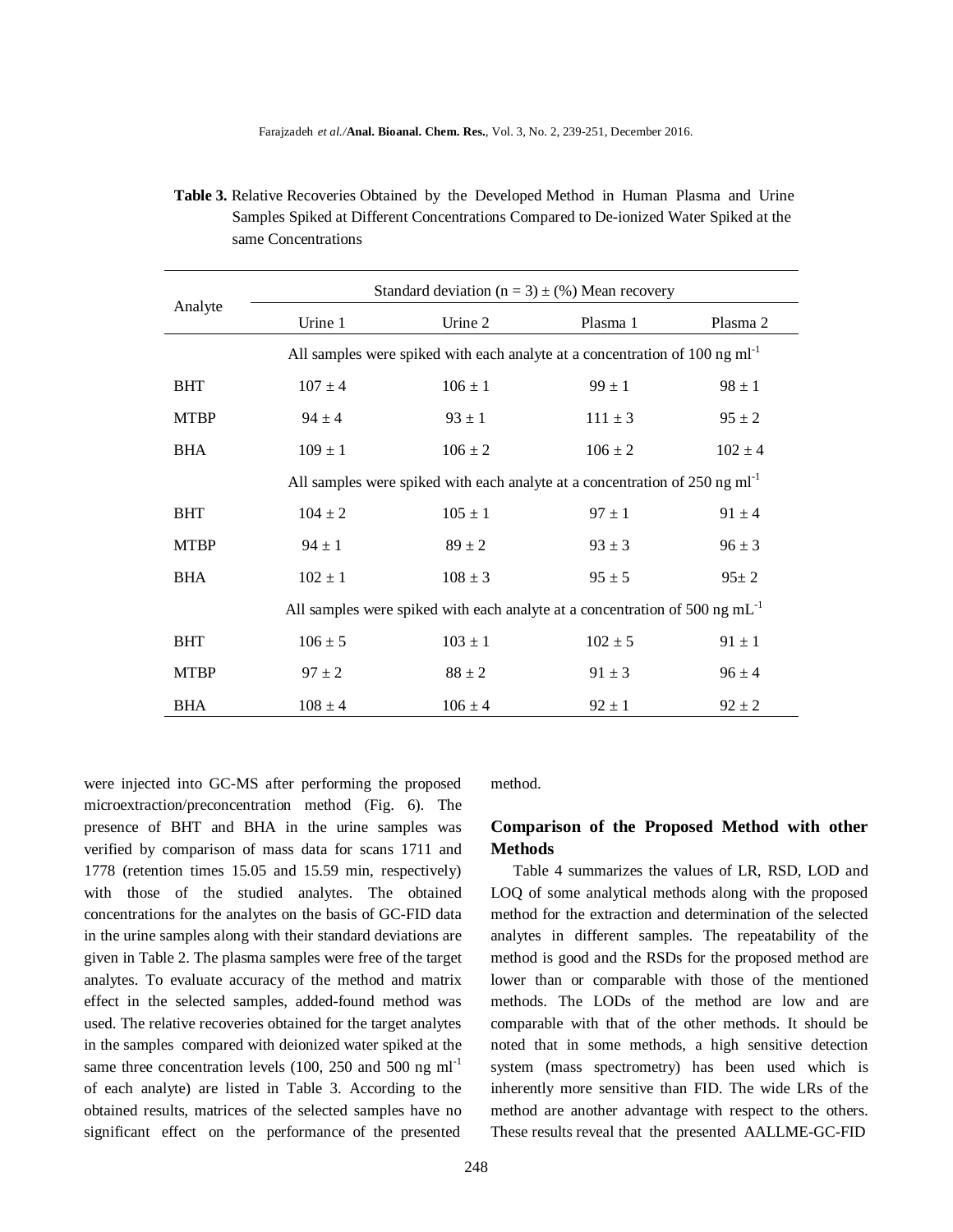| Analyte    | Sample            | <b>LOD</b>       | LOQ                      | LR               | $r^d$  | <b>RSD</b>               | Method           | Ref.        |
|------------|-------------------|------------------|--------------------------|------------------|--------|--------------------------|------------------|-------------|
|            |                   | $(ng ml^{-1})^a$ | $(ng ml^{-1})^b$         | $(ng ml^{-1})^c$ |        | $(\%)^e$                 |                  |             |
| <b>BHA</b> | Soybean and       | 0.2              | 0.8                      | $0.006 - 0.28$   | 0.999  | $\overline{\phantom{a}}$ | HPLC-            | [8]         |
|            | biodiesel samples |                  |                          |                  |        |                          | DAD <sup>f</sup> |             |
| <b>BHT</b> | Edible oils       | 1                | $\overline{\phantom{a}}$ | 10-20000         | 0.9992 | $\overline{\phantom{a}}$ | $GC-MSg$         | $[12]$      |
| <b>BHA</b> |                   | 2                | $\overline{\phantom{a}}$ | 10-20000         | 0.9998 | $\overline{\phantom{a}}$ |                  |             |
| <b>BHT</b> | Water samples     | 0.2              | 0.6                      | 2-2000           | 0.998  | $\overline{4}$           | SPE-GC-          | $[1]$       |
| <b>BHA</b> |                   | 0.8              | 2.7                      | 2-2000           | 0.997  | 3                        | MS <sup>h</sup>  |             |
| <b>BHT</b> | Milk samples      | 0.93             | 3.24                     | 3.24-2000        | 0.998  | 6.1                      | AALLME-          | $[10]$      |
| <b>BHA</b> |                   | 1.16             | 3.96                     | 3.96-2000        | 0.997  | 5.1                      | $GC-FIDi$        |             |
| <b>BHT</b> | Biological        | 0.8              | 2.7                      | $3 - 6000$       | 0.998  | 3.7                      | AALLME-          | This method |
| <b>BHA</b> | samples           | 1.8              | 5.6                      | 6-6000           | 0.996  | 3.9                      | <b>GC-FID</b>    |             |

 **Table 4.** Comparison of the Presented Method with other Methods used in Preconcentration and Determination of the Target Analytes

<sup>a</sup>Limit of detection. <sup>b</sup>Limit of quantification. Clinear range. <sup>d</sup>Correlation coefficient. <sup>e</sup>Relative standard deviation. <sup>f</sup>High performance liquid chromato graphy-diode array detection . <sup>g</sup>Gas chromatography-mass spectrometry. <sup>h</sup>Solid phase extraction-gas chromatography-mass spectrometry. <sup>i</sup>Air-assisted liquid-liquid microextraction-gas chromatographyflame ionization detection.

method is sensitive, simple, rapid, and repeatable technique and can be used for the preconcentration and determination of the synthetic phenolic antioxidants from biological samples.

### **CONCLUSIONS**

In this study, for the first time, an AALLME procedure was presented for the extraction and concentration of SPAs and MTBP from biological fluids. This method provides high extraction recovery, wide linearity, and good repeatability with a short extraction time. In comparison with other conventional extractive methods, this method has advantages such as rapidity, simplicity, ease of operation, and low consumption of organic solvent. Finally the proposed AALLME method combined with GC**-**FID analysis was successfully applied to determine the target analytes in biological samples at  $ng$  ml<sup>-1</sup> level.

## **ACKNOWLEDGMENTS**

The authors thank the Research Council of the Tabriz University for financial support and scientific encouragement.

#### **REFERENCES**

- [1] R. Rodil, J.B. Quintana, G. Basaglia, M.C. Pietrogrande, R. Cela, J. Chromatogr. A 1217 (2010) 6428.
- [2] K. Robards, S. Dilli, Analyst 112 (1987) 933.
- [3] X. Lin, Y. Ni, S. Kokot, Anal. Chim. Acta 765 (2013) 54.
- [4] H.C. Grice, Food Chem. Toxicol. 26 (1988) 717.
- [5] G.M. Williams, Eur. J. Cancer Prev. 3 (1994) 89.
- [6] T.E. Furia, CRC Handbook of Food Additives (Vol. II), 2nd ed., FL CRC Press, USA, 1980.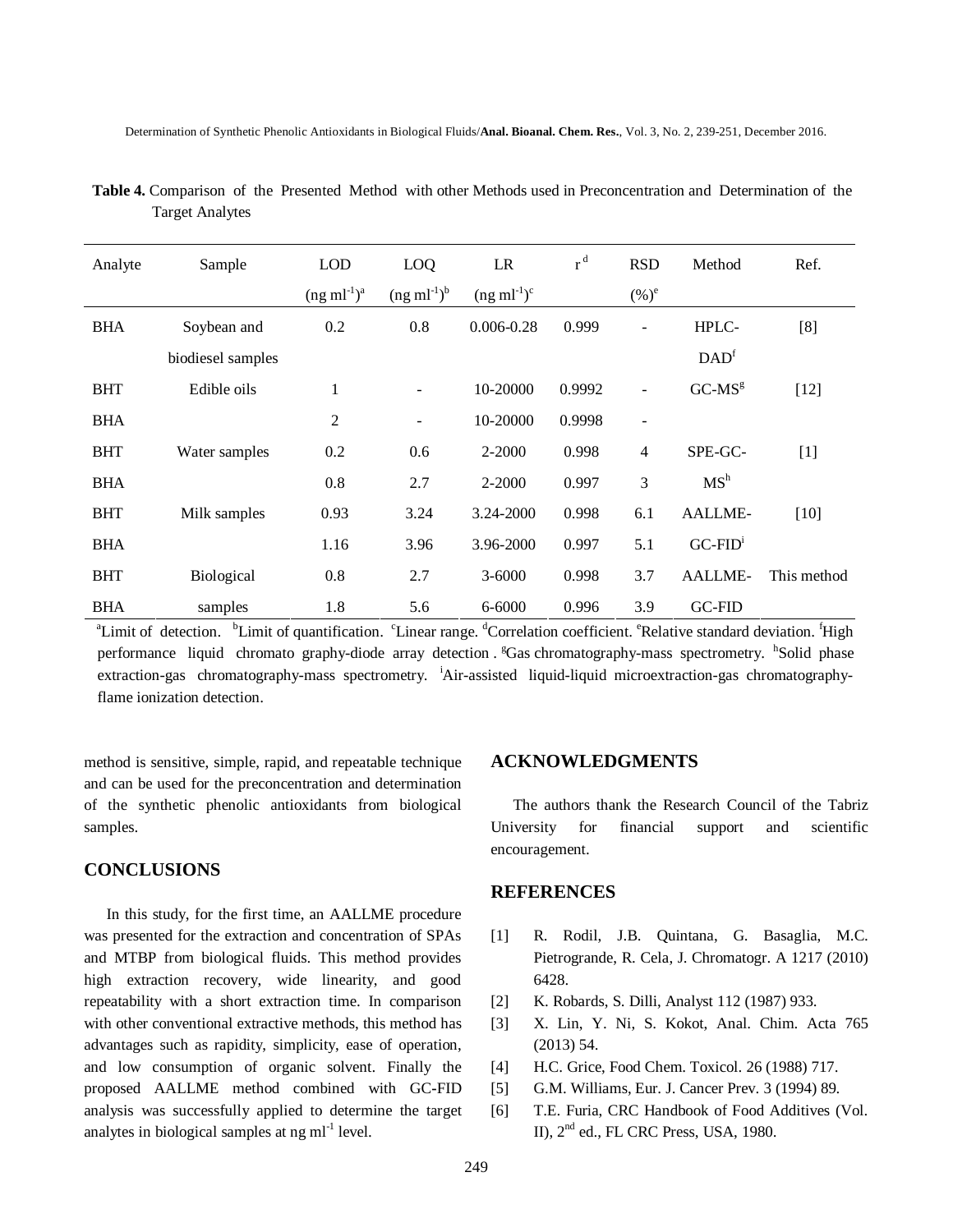- [7] S. Tagliabue, A. Gasparoli, D.L. Bella, P. Bondioli, Riv. Ital. Delle. Sostanze Gr 81 (2004) 37.
- [8] P.C. Ricardo, G.F.A. Adriana, B.G.S. João, A.A. Tatiane, H.V. Luiz, A.G.T. Magno, S.F. Valdir, Fuel 105 (2013) 306.
- [9] M.A. Ruiz, E. García-Moreno, C. Barbas, J.M. Pingarrón, Electroanalysis 11 (1999) 470.
- [10] M.A. Farajzadeh, M.R. Afshar Mogaddam, J. Sep. Sci. 39 (2016) 1160.
- [11] M. González, E. Ballesteros, M. Gallego, M. Valcárcel, Anal. Chim. Acta 359 (1998) 47.
- [12] D. Mingzhen, Z. Jiankai, Food Chem. 131 (2012) 1051.
- [13] Y. Guan, Q. Chu, L. Fu, T, Wu, J. Ye, Food Chem. 94 (2006) 157.
- [14] Y. Ni, L. Wang, S. Kokot, Anal. Chim. Acta 412 (2000) 185.
- [15] C. De La Fuente, J.A. Acuña, M.D. Vázquez, M.L. Tascón, P.S. Batanero, Talanta 49 (1999) 441.
- [16] M.S. Raymundo, M.M.S. Paula, C. Franco, R. Fett, LWT-Food Sci. Technol. 40 (2007) 1133.
- [17] T.A. Araújo, A.M.J. Barbosa, L.H. Viana, V.S. Ferreira, Colloids Surf B 79 (2010) 409.
- [18] T.A. Araújo, A.M.J. Barbosa, L.H. Viana, V.S. Ferreira, Fuel 90 (2011) 707.
- [19] S.V. Araújo, F.M.T. Luna, E.M. Rola Jr, D.C.S. Azevedo, C.L. Cavalcante Jr, Fuel Process Technol. 90 (2009) 1272.
- [20] T.A. Araújo, J.C. Cardoso, A.M.J. Barbosa, V.S. Ferreira, Colloids Surf. B 73 (2009) 408.
- [21] T.F. Tormin, D.T. Gimenes, L.G. Silva, R. Ruggiero, E.M. Richter, V.S. Ferreira, R.A.A. Munoz, Talanta 82 (2010) 1599.
- [22] T.F. Tormin, D.T. Gimenes, E.M. Richter, R.A.A. Muñoz, Talanta 85 (2011) 1274.
- [23] T.G. Diaz, A.G. Cabanillas, M.F.A. Franco, F. Salinas, J.-C. Vire, Electroanalysis 10 (1998) 497.
- [24] R.A.B. da Silva, D.T. Gimenes, T.F. Tormin, R.A.A. Munoz, E.M. Richter, Anal. Methods 3 (2011) 2804.
- [25] J.A. Thompson, A.M. Malkinson, M.D. Wand, S.L. Mastovich, E.W. Mead, K.M. Schullek, W.G. Laudenschlager, Drug Metab. Dispos. 15 (1987) 833.
- [26] European Food Safety Authority (EFSA), 9 (2011) 2392, Parma, Italy.
- [27] European Food Safety Authority (EFSA), 10 (2012) 2588, Parma, Italy
- [28] C. Andre, I. Castanheira, J.M. Cruz, P. Paseiro, A. Sanches**-**Silva, Trends Food Sci. Technol. 21 (2010) 229.
- [29] R. Lucena, M. Cruz-Vera, S. Cardenas, M. Valcarcel, Bioanalysis 1 (2009) 135.
- [30] J.X. Wang, L. Tuduri, M. Milletb, O. Briand, M. Montury, J. Chromatogr. A 1216 (2009) 3031.
- [31] L.S. Pradoa, S. Risticevic, J. Pawliszyn, E. Psillakis, J. Photochem. Photobiol. A 206 (2009) 227.
- [32] A.S. Yazdi, A.H. Amiri, Z. Es'haghi, Talanta 78 (2009) 936.
- [33] M.A. Jeannot, A. Przyjazny, J.M. Kokosa, J. Chromatogr. A 1217 (2010) 2326.
- [34] J. Zhang, T. Su, H.K. Lee, J. Chromatogr. A 1121 (2006) 10.
- [35] P. Helena, Z.K. Lucija, Trends Anal. Chem. 18 (1999) 272.
- [36] M. Rezaee, Y. Assadi, M.R. Milani Hosseini, E. Aghaee, F. Ahmadi, S. Berijani, J. Chromatogr. A 1116 (2006) 1.
- [37] V.P. Jofre, M.V. Assof, M.L. Fanzone, H.C. Goicoechea, L.D. Martinez, M.F. Silva, Anal. Chim. Acta 683 (2010) 126.
- [38] A. Bidari, M.R. Ganjali, P. Norouzi, M.R.M.M. Hosseini, Y. Assadi, Food Chem. 126 (2011) 1840.
- [39] L. Rusnakova, V. Andruch, I.S. Balogh, J. Skrlikova, Talanta 85 (2011) 541.
- [40] H.Y. Yan, B. Liu, J.J. Du, G.L. Yang, K.H. Row, J. Chromatogr. A 1217 (2010) 5152.
- [41] S. Khodadoust, M. Hadjmohammadi, Anal. Chim. Acta 699 (2011) 113.
- [42] J. Regueiro, M. Llompart, C. Garcia-Jares, J.C. Garcia-Monteagudo, R. Cela, J. Chromatogr. A 1190 (2008) 27.
- [43] C. Cortada, L.C. Reis, L. Vidal, J. Llorca, A. Canals, Talanta 120 (2014) 191.
- [44] E. Yiantzi, E. Psillakis, K. Tyrovola, N. Kalogerakis, Talanta 80 (2010) 2057.